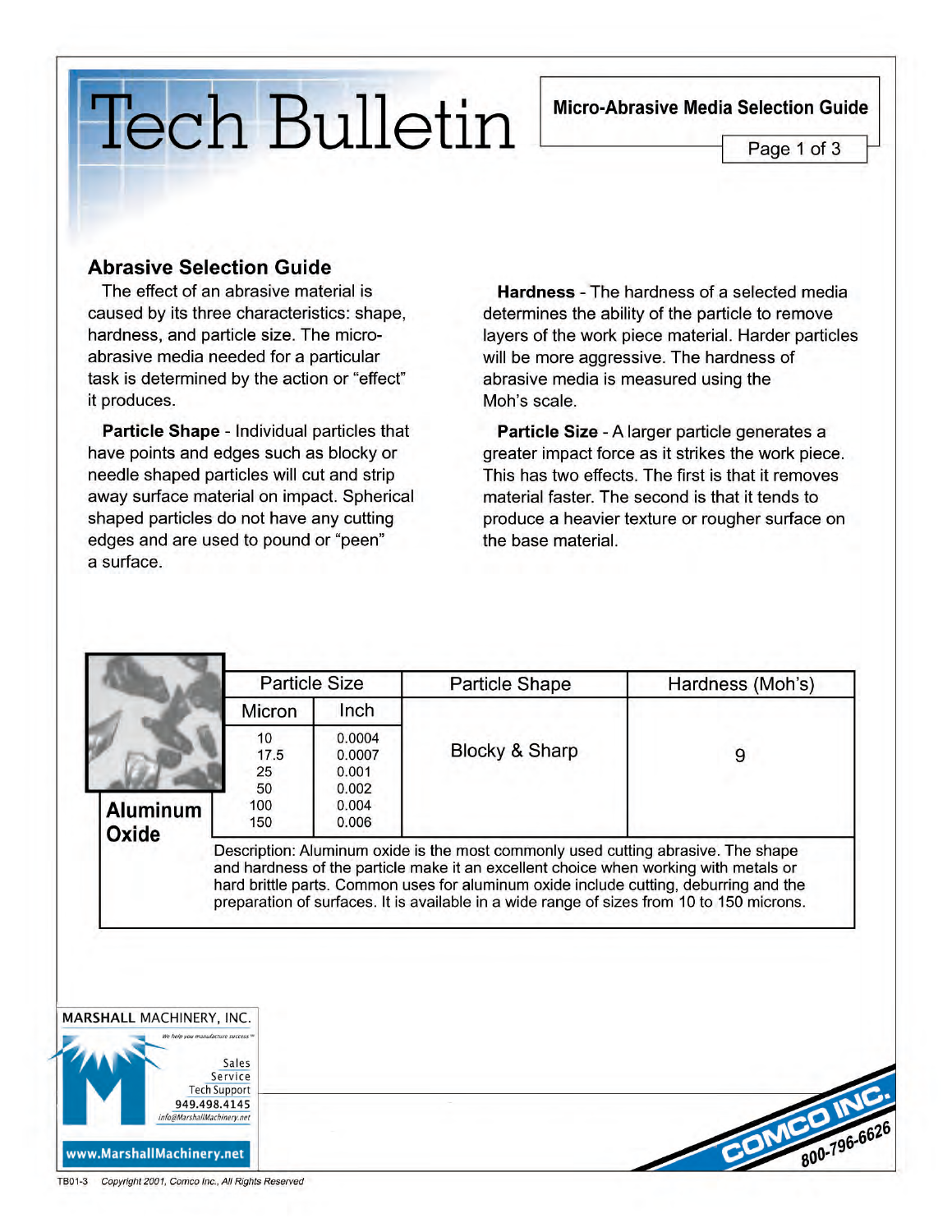|                         |                      |             |                                                                                       | <b>Micro-Abrasive Media Selection Guide</b><br>Page 2 of 3                                                                                                                              |
|-------------------------|----------------------|-------------|---------------------------------------------------------------------------------------|-----------------------------------------------------------------------------------------------------------------------------------------------------------------------------------------|
|                         | <b>Particle Size</b> |             | <b>Particle Shape</b>                                                                 | Hardness (Moh's)                                                                                                                                                                        |
| <b>Crushed</b><br>Glass | Micron               | <b>Inch</b> |                                                                                       | Between 5 and 6                                                                                                                                                                         |
|                         | 50                   | 0.002       | Blocky & Sharp                                                                        |                                                                                                                                                                                         |
|                         |                      |             | Description: This media is manufactured by crushing glass beads. The result is a mild | abrasive media. It has the hardness of glass bead, 5 to 6 on the Moh's scale, with lots of<br>shard-like edges. Crushed glass is used where only a light degree of abrading is desired. |

|                             |        | <b>Particle Size</b>                                                                                                                                                                                                                                                                                                              | <b>Particle Shape</b> | Hardness (Moh's) |  |  |  |
|-----------------------------|--------|-----------------------------------------------------------------------------------------------------------------------------------------------------------------------------------------------------------------------------------------------------------------------------------------------------------------------------------|-----------------------|------------------|--|--|--|
|                             | Micron | Inch                                                                                                                                                                                                                                                                                                                              |                       |                  |  |  |  |
|                             | 50     | 0.002                                                                                                                                                                                                                                                                                                                             | Spherical             |                  |  |  |  |
|                             |        | Description: Glass bead is commonly used where the preservation of tight tolerances is                                                                                                                                                                                                                                            |                       |                  |  |  |  |
| <b>Glass</b><br><b>Bead</b> |        | critical combined with the need to relieve machined stresses. It is also used to perform<br>light deburring or to apply a satin-like finish on a part. The spherical shape of the glass<br>bead keeps it from cutting into the surface of a part, so it is commonly used to relieve<br>stresses by "pounding" the part's surface. |                       |                  |  |  |  |

|                                | <b>Particle Size</b> |                                    | <b>Particle Shape</b>                                                                                                                                                                                                                                                           | Hardness (Moh's) |
|--------------------------------|----------------------|------------------------------------|---------------------------------------------------------------------------------------------------------------------------------------------------------------------------------------------------------------------------------------------------------------------------------|------------------|
|                                | <b>Micron</b>        | Inch                               |                                                                                                                                                                                                                                                                                 | Between 2 and 4  |
| <b>Plastic</b><br><b>Media</b> | 200                  | 0.008                              | <b>Blocky</b>                                                                                                                                                                                                                                                                   |                  |
|                                |                      | used to remove conformal coatings. | Description: This media is obtained by grinding and carefully sizing recycled plastic.<br>It has a size similar to that of walnut shell. Its size makes it an effective tool to deburr<br>machined plastic parts without causing dimensional changes. Plastic media can also be |                  |

|                                  | <b>Particle Size</b>                                                                                                                                                                                                                                                                                                                       |        | <b>Particle Shape</b> | Hardness (Moh's) |  |
|----------------------------------|--------------------------------------------------------------------------------------------------------------------------------------------------------------------------------------------------------------------------------------------------------------------------------------------------------------------------------------------|--------|-----------------------|------------------|--|
|                                  | Micron                                                                                                                                                                                                                                                                                                                                     | Inch   | Blocky & Sharp        | $9 +$            |  |
|                                  | 20                                                                                                                                                                                                                                                                                                                                         | 0.0008 |                       |                  |  |
|                                  | 50                                                                                                                                                                                                                                                                                                                                         | 0.002  |                       |                  |  |
| <b>Silicon</b><br><b>Carbide</b> | Description: This is the most aggressive media used for micro-abrasive blasting. It has<br>a hardness over 9 on the Moh's scale, just under diamond. This media is typically used<br>only where very fast material removal is a requirement. Silicon carbide is an excellent<br>abrasive for deburring stainless steel and titanium parts. |        |                       |                  |  |